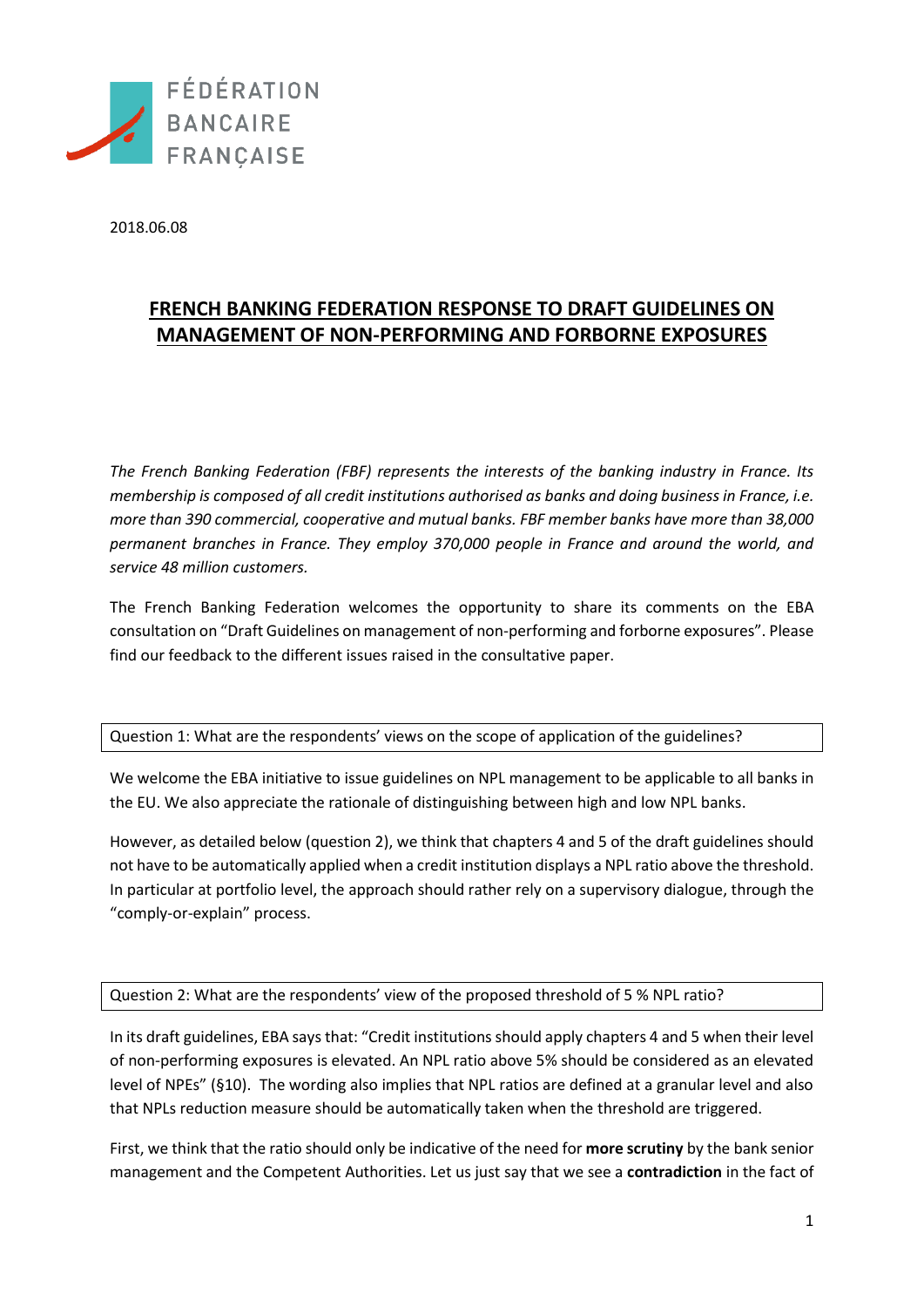calculating it both at the consolidated level and at the portfolio level: a bank can have a portfolio with a NPL ratio >5% because this portfolio is related to a business activity where defaults are more frequent (consumer finance, for instance) and at the same time, its consolidated NPL ratio would be < 5% because the other business activities are less risky. There would not be any legitimate reasons for the bank to apply chapters 4 & 5 of the guidelines to the portfolio which displays high level of NPL.

So, we think that looking at the NPL ratio alone (especially when it is computed without taking into account the level of coverage of doubtful loans by provisions<sup>1</sup>) is **not enough to require a credit institution to apply chapters 4 and 5** of the draft guidelines. Competent Authorities also need to take into account **specific features of the credit institution or the portfolio of loans**. Indeed some activities have "by definition" a business model that demands high rates of gross NPLs without necessarily bearing high losses: loan restructuring department, consumer finance, social housing, etc. **The realized loss**, i.e. the net amount lost, is the true parameter to be considered (no need to remind that the Basel Committee combines the probability of default (PD) and the loss given default (LGD) to really assess the risks at stake).

For example, in the case of residential loans to borrowers with low incomes, probability of default is of course higher when compared to average-income borrowers (and in addition own initial contribution from low income borrowers are limited or even absent). The gross NPL ratio is therefore expected above 5%. However, taking this data alone would be completely misleading. There are indeed multiple remedies to address this issue and **the actual losses experienced by the lender are quite low. That is thanks to the guarantee scheme put in place at origination**. In France for instance, banks distributing housing loans to borrowers with low incomes (and which meet certain eligibility criteria) can benefit from a State-guaranteed scheme called FGAS. If the value of the loan is  $> 15.000 \epsilon$ , then a first-rank lien must be taken out by the lender. It means that, at the end of the day, those kinds of loans are twice guaranteed: first by the mortgage and second by FGAS. As a result, "expected losses" are quite low (as the LGD is low, while the PD is higher). So, in that case, the NPL ratio isn't the relevant feature to be considered by Competent Authorities.

It is therefore necessary **to watch for net ratio as well as expected losses over the long run**: in France, historical series from specialized brands show that these client categories do not suffer high losses. This shows that such business model, when properly managed, beats the predictions of the "usual" and in fact partial return indicators.

Finally, it is not useless to remind that the business model described here is necessary **to continue serving clients that would not have any access to credit if they had to turn to the "usual" financing providers**. If such business models were to strictly apply the rules elaborated by the EBA, then credit institutions would be required to elaborate and execute a plan to reduce the NPL ratio of the portfolio below the threshold, which would be counterproductive: since the Expected Loss is low, margin are also relatively low, and **operating a NPL portfolio according to the principles described in the EBA guidelines would put additional pressures on the operational margin of the banks**.

To sum up, **we think that chapters 4 and 5 of the draft guidelines should not have to be automatically applied when a credit institution displays a NPL ratio above the threshold. Credit institutions should** 

1

<sup>&</sup>lt;sup>1</sup> other relevant risk metrics such as broad coverage ratios (provisions, impairment, collaterals, among other) should be taken into account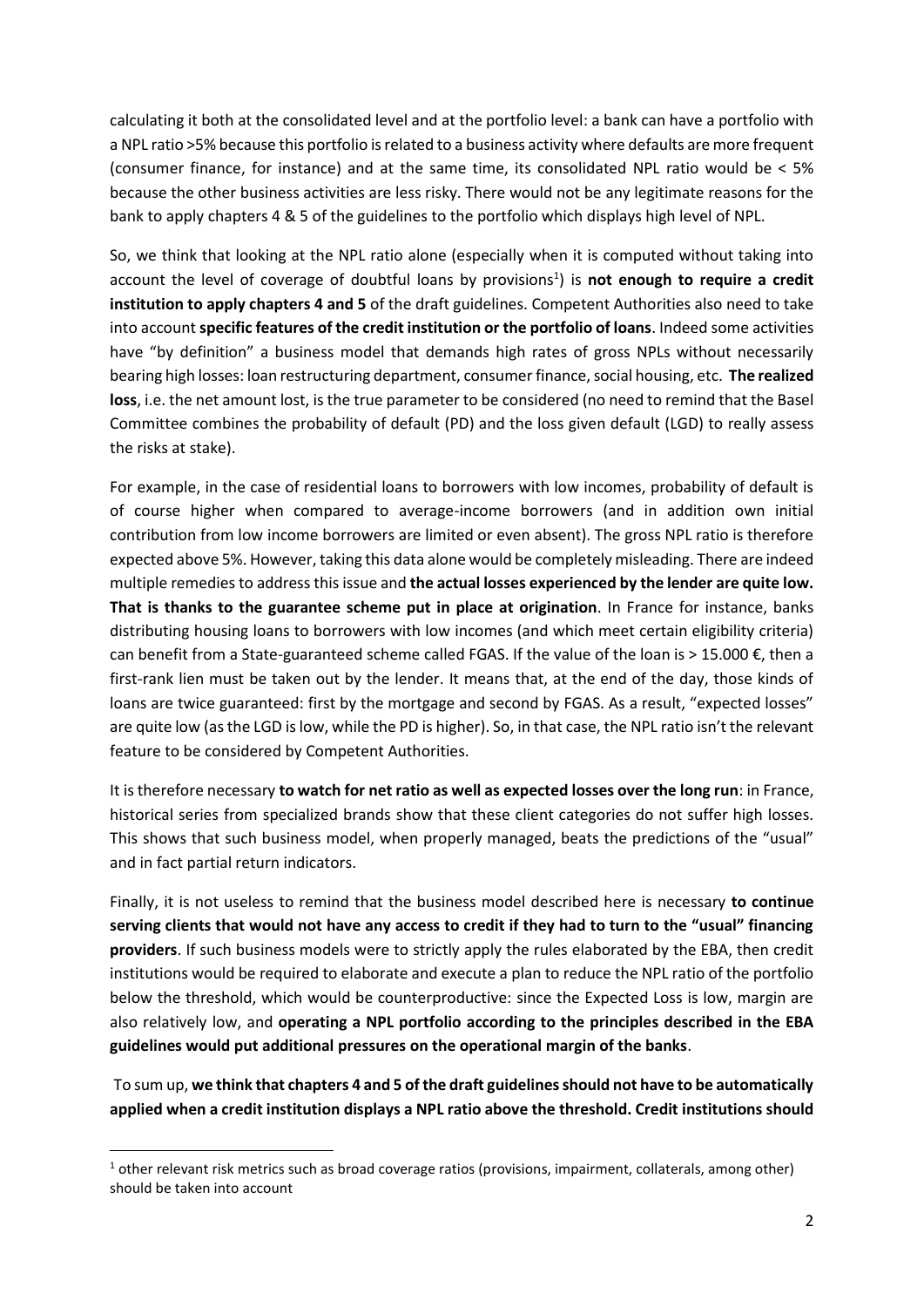**have the possibility to provide explanations to competent authorities as regard their portfolio with an elevated level of NPL.** 

Question 3: Do you see any significant obstacles to the implementation date and if so what are they?

No specific remarks.

Question 4: Does section 4.3.2 capture all relevant options available for credit institutions to implement their NPE strategy?

For comparability purposes and effectiveness of NPE reduction strategies, the breakdown between "past due" and "Unlikely to Pay" (UTP) needs to be taken into consideration. Some of the criteria for the UTP part may not be sustained from a contractual, legal or judicial execution point of view which may constitute an effective impediment to NPE reduction.

Question 5: Do you see any significant obstacles to the operationalization of the NPE strategy as described in chapter 5?

No specific comments.

Question 6: Does the viability assessment of forbearance measures capture all relevant aspects?

No specific comments.

Question 7: What are the respondents view on the proposed requirements for recognition of nonperforming and performing/non-performing forborne exposures?

No specific comment.

Question 8: What are respondents view on the requirements on timeliness of impairments and writeoffs of NPEs?

No specific comments.

Question 9: Do you have any significant objection against the proposed threshold for property-specific valuation (EUR 300,000)?

In its draft guidelines, in the chapter about collateral valuation for immovable and movable property, EBA requires the use of a property specific appraisal (individual property valuation) instead of an indexed valuation when the gross carrying amount of a NPE is > EUR 300,000: "indexed valuation should not be used to update the valuation of immovable property collateral for a NPE the gross carrying amount of which is larger than EUR 300,000 or a lower amount defined by the compentent authority".